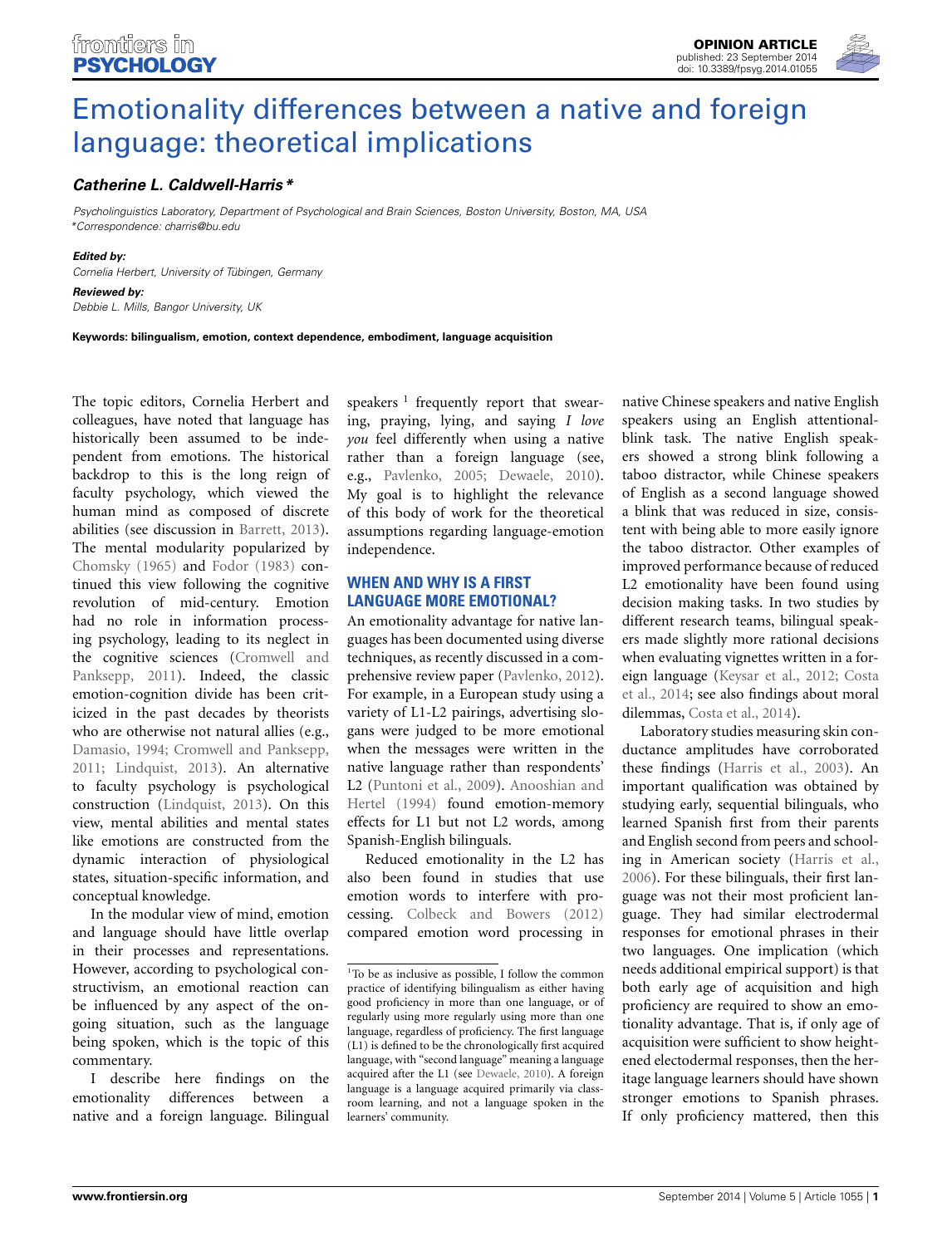group should have shown stronger emotionality responses to L2-English. A comparison group of bilinguals for whom L1-Spanish was both the first learned and most proficient language revealed higher skin conductance responses for childhood reprimands in L1 than in L2. This suggests that L1/L2 emotionality differences are strongest when L1 is the native language and L2 is a less proficient, foreign language.

In addition to early age of acquisition and high proficiency, emotional resonances are stronger when language is learned via immersion, rather than from classroom learning [\(Dewaele, 2010](#page-2-6)). Another important factor is high usage frequency [\(Degner et al., 2011\)](#page-2-13). In the broader literature on L1/L2 effects, these four factors are linked in reciprocal, causal relationships, and indeed, are important for determining individual differences in bilingual experiences and abilities. Early age of acquisition typically results in high proficiency; high proficiency usually leads to frequent use. Frequency of use improves proficiency; immersive learning leads to higher frequency of use and better proficiency.

Note that there have been inconsistences in laboratory tasks of L1/L2 emotionality differences. Several studies have failed to replicate Anooshian and Hertel's emotion-memory effects, with [Ferré et al.](#page-2-14) [\(2010\)](#page-2-14) reporting no recall effects as a function of L1/L2 status (se[e also](#page-2-15) Ayçiçegi-Dinn and Caldwell-Harris, [2009\)](#page-2-15). Similar interference was found for L1 and L2 on an emotional Stroop task [\(Eilola et al.,](#page-2-16) [2007](#page-2-16)). When [Eilola and Havelka](#page-2-17) [\(2011](#page-2-17)) recorded skin conductance during a taboo Stroop task, they found similar interference effects of the taboo words in L1/L2, but L1 taboo words nevertheless elicited larger autonomic responses than did L2 taboo words.

## **CAUSES: WHY ARE EMOTIONAL RESONANCES STRONGEST WHEN A LANGUAGE IS ACQUIRED EARLY AND LEARNED TO HIGH PROFICIENCY?**

Intuitively, it makes sense that a language learned in childhood will carry strong emotional resonances. The family context of learning means that everyday language carries the full range of human emotions. A mechanism for connecting the physical

experience of emotion with specific phrases and words is amygdala-mediated learning. Early language develops at the same time as emotional regulation systems [\(Bloom and Beckwith, 1989](#page-2-18)). It is thus plausible that utterances that are learned early become tightly connected with the brain's emotional system. However, second languages can also come to feel emotional, if they are used frequently and are learned via immersion rather than in the classroom [\(Dewaele](#page-2-6), [2010;](#page-2-6) [Degner et al., 2011\)](#page-2-13). This is why I proposed that the primary causal factor is the context in which a language is learned and used [\(Harris et al.](#page-2-12), [2006](#page-2-12)). Words and phrases come to have a distinctive emotional feel by virtue of being learned, or habitually used, in a specific emotional context.

My theoretical proposal is that using a language in emotional contexts provides it with emotional resonances because human experiences are learned and stored in a context-dependent manner. This view is consistent with episodic trace theories of memory [\(Hintzman](#page-2-19), [1986\)](#page-2-19), encoding specificity [\(Tulving and Thompson, 1973\)](#page-3-3), language-specific autobiographic recall of memory [\(Marian and Kaushanskaya](#page-2-20), [2004](#page-2-20), [2008](#page-2-21)), and psychological constructivism broadly construed [\(Lindquist](#page-2-5), [2013](#page-2-5)). With context-dependent learning, distributional analysis sorts out, via exposure to many examples, which aspects of the overall meaning most frequently cooccur with specific words and phrases (e.g., [McClelland et al., 1986\)](#page-3-4). An alternative view is that frequency of use is what matters rather than contexts of use (e.g., [Puntoni et al., 2009](#page-3-2); [Degner et al.](#page-2-13), [2011](#page-2-13)). I suspect the frequency view and the contexts of learning view are actually highly similar perspectives and make different predictions only in rare cases. My reasoning is that frequent usage entails emotional usage. Human social lives, which are mediated by communication, are highly emotional. If there are situations of frequent use of an L2 in low-emotion environment, then my theory predicts that these L2 users will experience their L2 as low in emotional resonances.

One of the strengths of the "emotional contexts of learning" hypothesis is that it accommodates the idiosyncratic learning histories of individual speakers. In a group study on emotional word

processing, a word such as *snake* will elicit different emotional reactions depending on individuals' personalities, experiences with snakes and cultural backgrounds. An implication is that we can have two (complementary) ways of studying L1/L2 emotionality effects. We can take average responses across a group of bilingual speakers, by examining language that most people find emotional, such as parents scolding children (childhood reprimands), peers insulting each other (insults), or people expressing love, praise, appreciation (endearments). When my colleagues and I used these categories of emotional expressions, we thus studied common situations where these phrases are learned and used [\(Harris et al., 2006\)](#page-2-12). But in these studies, individual experiences that deviate from group trends are ignored and treated as noise.

A second method is to interview people about their idiosyncratic experiences. What specific phrases did your parents say to you? How did authority figures speak to you as a young adult? What did a romantic partner tell you that you appreciated? The prediction is that emotionality will be greater for the language that was used and/or learned in these situations. Although this interview technique has not yet been used, immigration narratives revealed that emotional language varies with indivi[dual experiences \(](#page-2-21)Marian and Kaushanskaya, [2008\)](#page-2-21).

### **THEORETICAL IMPLICATION: VOCABULARY AND GRAMMAR ARE NOT CONTEXT-INDEPENDENT**

To move beyond behaviorists' focus on imitation as the main route to learning, [Chomsky](#page-2-1) [\(1965](#page-2-1)) and theorists of the mid-20th century emphasized that linguistic expressions are primarily a result of applying abstract rules. They characterized language as a parsimonious symbol system, a type of mental algebra. The language learner had to strip away words' context to construct context-independent vocabulary. Learners must ignore extra-linguistic aspects of sentences in order to construct an abstract grammar.

The Chomskyan theoretical view dovetailed with the intuition that many people have, which is that words are containers for meanings. [Reddy](#page-3-5) [\(1979\)](#page-3-5) has labeled this the conduit metaphor, referring to the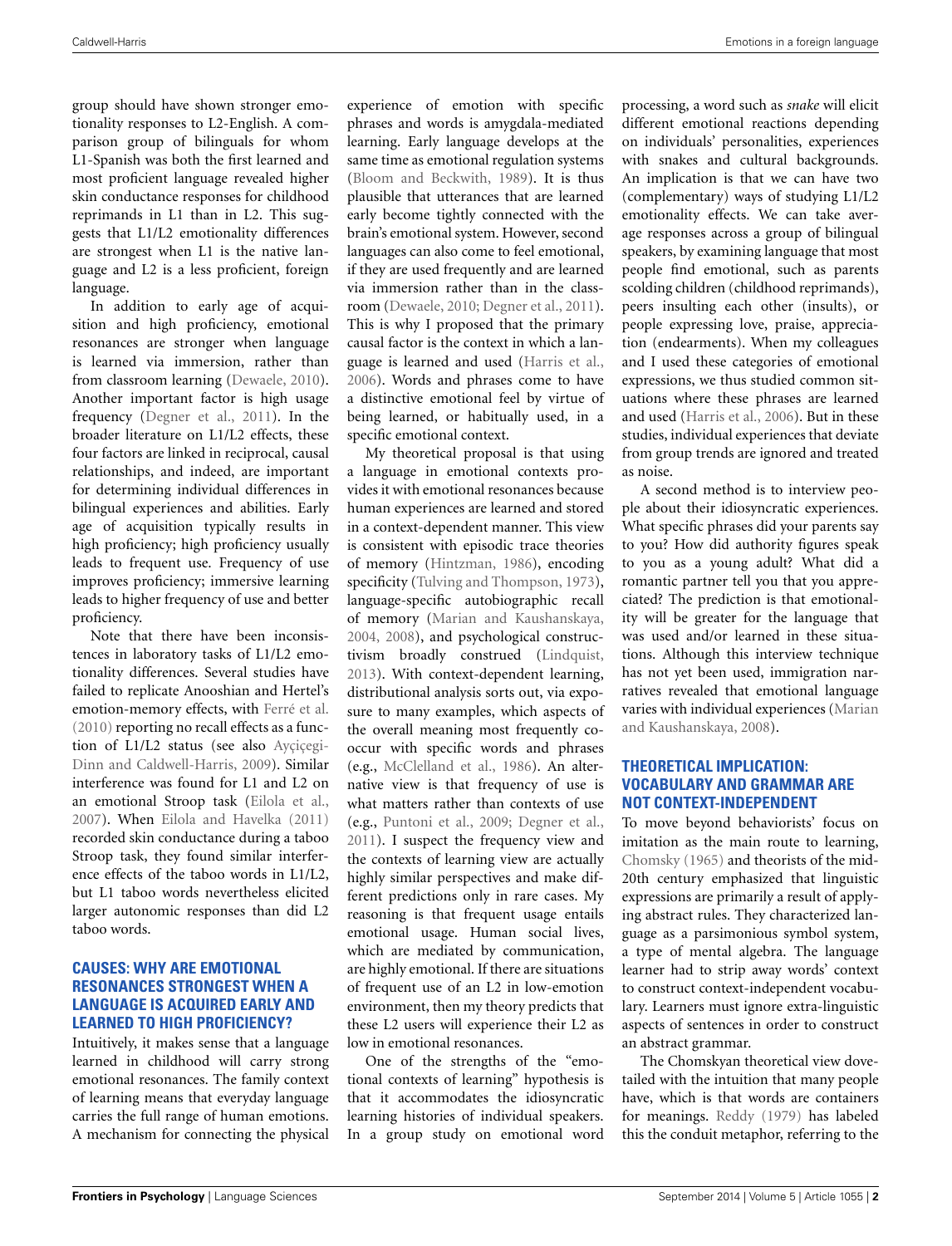belief that language, phrases and sentences are the containers for speakers' meanings and thoughts. These containers are then sent to conversation partners, who extract and thus possess the meaning. Examples provided by Reddy include the common request to "put your feelings into words."

An inference from the conduit metaphor is that, as long as two phrases are translation equivalents, they should deliver the same meaning. However, "same meaning" is itself open to interpretation. Consider the case where an English native speaker has learned French in a classroom context. When hearing *Je t'aime*, the phrase doesn't deliver the same emotional punch as *I love you* (as documented by Dewaele's study of multilingual speakers' report of I love you expressions; see also [Caldwell-Harris et al., 2013](#page-2-22)). If "extracting and possessing the meaning" includes the totality of mental states that form as a reaction to hearing a phrase, then the I love you examples (and other emotionality effects) falsify the conduit metaphor. However, the Chomskyan tradition has generally advocated a narrow view of meaning, confining it to the sense of words, not their richer connotations. If the meaning of words is confined to what is involved in identifying translation equivalents, then the conduit metaphor can be preserved.

One reason to retain the conduit metaphor (and the narrow definition of meaning) is if the conduit metaphor is the only way we have of understanding how symbols convey information. But other conceptions are present in the research literature and in everyday use. [Reddy's](#page-3-5) [\(1979\)](#page-3-5) description of how language actually works to provide meaning is called the toolmaker paradigm. Words and phrases are not containers of meaning, but clues that hearers' use to infer speakers' communicative intent. On this view, Je t'aime doesn't deliver the same emotional punch to the classroom French learner as *I love you*, because the phrase isn't a container for the feeling expressed by *I love you*. It's a tool speakers use to guide hearers to an interpretation. In the case of foreign language learners, L2 phrases are imperfect tools for activating the meanings that would automatically be elicited by the same phrase in a native language.

An advantage of discussing the relevance of emotionality differences to the conduit metaphor is that the conduit metaphor and objections to it are a bit abstract. L1-L2 emotionality differences lend concreteness to Reddy's classic critique of the container metaphor.

These arguments in turn have their theoretical implications, including how context is represented. A second theoretical implication of L1/L2 emotionality effects is that words and phrases gain meaning from sensorimotor and emotional embodiment. Both of these are discussed further in [Caldwell-Harris](#page-2-23) [\(2014\)](#page-2-23).

## **CONCLUSIONS**

Beyond the theoretical implications, understanding L1/L2 emotionality effects is important for bilinguals who may wonder why these effects exist, or may wonder why these effect don't exist for them. Emotionality effects are relevant for monolingual speakers whenever they interact with bilinguals who are using the language that for them is later-learned or less-proficient. And finally, they are important because they challenge us to confirm, refute, or extend our theories about the relationship between language and emotion.

#### **REFERENCES**

- <span id="page-2-7"></span>Anooshian, L., and Hertel, P. (1994). Emotionality in free recall: language specificity in bilingual memory. *Cogn. Emotion* 8, 503–514. doi: 10.1080/02699939408408956
- <span id="page-2-15"></span>Ayçiçegi-Dinn, A., and Caldwell-Harris, C. L. (2009). Emotion-memory effects in bilingual speakers: a levels-of-processing approach. *Bilingualism Lang. Cogn.* 12, 291–303. doi: 10.1017/S1366728909990125
- <span id="page-2-0"></span>Barrett, L. F. (2013). Psychological construction: the darwinian approach to the science of emotion. *Emotion Rev.* 5, 379–389. doi: 10.1177/1754073913489753
- <span id="page-2-18"></span>Bloom, L., and Beckwith, R. (1989). Talking with feeling: integrating affective and linguistic expression in early language development*. Cogn. Emotion* 3, 315–342. doi: 10.1080/026999389084 12711
- <span id="page-2-23"></span>Caldwell-Harris, C. L. (2014). *Emotionality Differences Between a Native and Foreign Language: Implications for Context-Dependence and Embodiment.* Available at: [https://bu](https://bu.academia.edu/CatherineCaldwellHarris/)*.*academia*.* [edu/CatherineCaldwellHarris/](https://bu.academia.edu/CatherineCaldwellHarris/)
- <span id="page-2-22"></span>Caldwell-Harris, C. L., Kronrod, A., and Yang, J. (2013). Do more, say less: Saying "I love you" in Chinese and American Cultures. *Intercult. Pragmatics* 10, 41–69. doi: 10.1515/ip-2013-0002
- <span id="page-2-1"></span>Chomsky, N. (1965). *Aspects of the Theory of Syntax*. Cambridge, MA: MIT Press.
- <span id="page-2-8"></span>Colbeck, K. L., and Bowers, J. S. (2012). Blinded by taboo words in L1 but not L2. *Emotion* 12, 217–222. doi: 10.1037/a0026387
- <span id="page-2-10"></span>Costa, A., Foucart, A., Hayakawa, S., Aparici, M., Apesteguia, J., Heafner, J., et al. (2014). Your morals depend on language. *PLoS ONE* 9:e94842. doi: 10.1371/journal.pone.0094842
- <span id="page-2-3"></span>Cromwell, H. C., and Panksepp, J. (2011). Rethinking the cognitive revolution from a neural perspective: how overuse/misuse of the term "cognition" and the neglect of affective controls in behavioral neuroscience could be delaying progress in understanding the BrainMind. *Neurosci. Biobehav. Rev.* 35, 2026–2035. doi: 10.1016/j.neubiorev.2011. 02.008
- <span id="page-2-4"></span>Damasio, A. (1994). *Descartes' Error: Emotion, Reason and the Human Brain*. London: Vintage.
- <span id="page-2-13"></span>Degner, J., Doycheva, C., and Wentura, D. (2011). It matters how much you talk: on the automaticity of affective connotations of first and second language words. *Bilingualism Lang. Cogn.* 15, 181–189. doi: 10.1017/S1366728911000095
- <span id="page-2-6"></span>Dewaele, J.-M. (2010). *Emotions in Multiple Languages.* London: Palgrave Macmillan. doi: 10.1057/9780230289505
- <span id="page-2-17"></span>Eilola, T. M., and Havelka, J. (2011). Behavioural and physiological responses to the emotional and taboo Stroop tasks in native and non-native speakers of English. *Int. J. Bilingualism* 15, 353–369. doi: 10.1177/1367006910379263
- <span id="page-2-16"></span>Eilola, T. M., Havelka, J., and Sharmaa, D. (2007). Emotional activation in the first and second language. *Cogn. Emotion* 21, 1064–1076. doi: 10.1080/02699930601054109
- <span id="page-2-14"></span>Ferré, P., García, T., Fraga, I., Sánchez-Casas, R., and Molero, M. (2010). Memory for emotional words in bilinguals: do words have the same emotional intensity in the first and in the second language? *Cogn. Emotion* 24, 760–785. doi: 10.1080/02699930902985779
- <span id="page-2-2"></span>Fodor, J. (1983). *The Modularity of Mind.* Cambridge, MA: MIT Press.
- <span id="page-2-11"></span>Harris, C. L., Ayçiçegi, A., and Gleason, J. B. (2003). Taboo words and reprimands elicit greater autonomic reactivity in a first than in a second language. *Appl. Psycholinguist.* 4, 561–578. doi: 10.1017/S0142716403000286
- <span id="page-2-12"></span>Harris, C. L., Gleason, J. B., and Ayçiçegi, A. (2006). "When is a first language more emotional? Psychophysiological evidence from bilingual speakers," in *Bilingual Minds: Emotional Experience, Expression, and Representation. Clevedon*, ed A. Pavlenko (Clevedon: Multilingual Matters), 257–283.
- <span id="page-2-19"></span>Hintzman, D. L. (1986). "Schema abstraction" in a multiple-trace memory model. *Psychol. Rev.* 93, 411–428. doi: 10.1037/0033-295X.93.4.411
- <span id="page-2-9"></span>Keysar, B., Hayakawa, S. L., and An, S. G. (2012). The foreign-language effect thinking in a foreign tongue reduces decision biases. *Psychol. Sci.* 23, 661–668. doi: 10.1177/0956797611432178
- <span id="page-2-5"></span>Lindquist, K. A. (2013). Emotions emerge from more basic psychological ingredients: a modern psychological constructionist model. *Emotion Rev.* 5, 356–368. doi: 10.1177/1754073913 489750
- <span id="page-2-20"></span>Marian, V., and Kaushanskaya, M. (2004). Languagemediated self-construal and emotion in bicultural bilinguals. *J. Mem. Lang.* 51, 190–201. doi: 10.1016/j.jml.2004.04.003
- <span id="page-2-21"></span>Marian, V., and Kaushanskaya, M. (2008). Words, feelings, and bilingualism: cross-linguistic